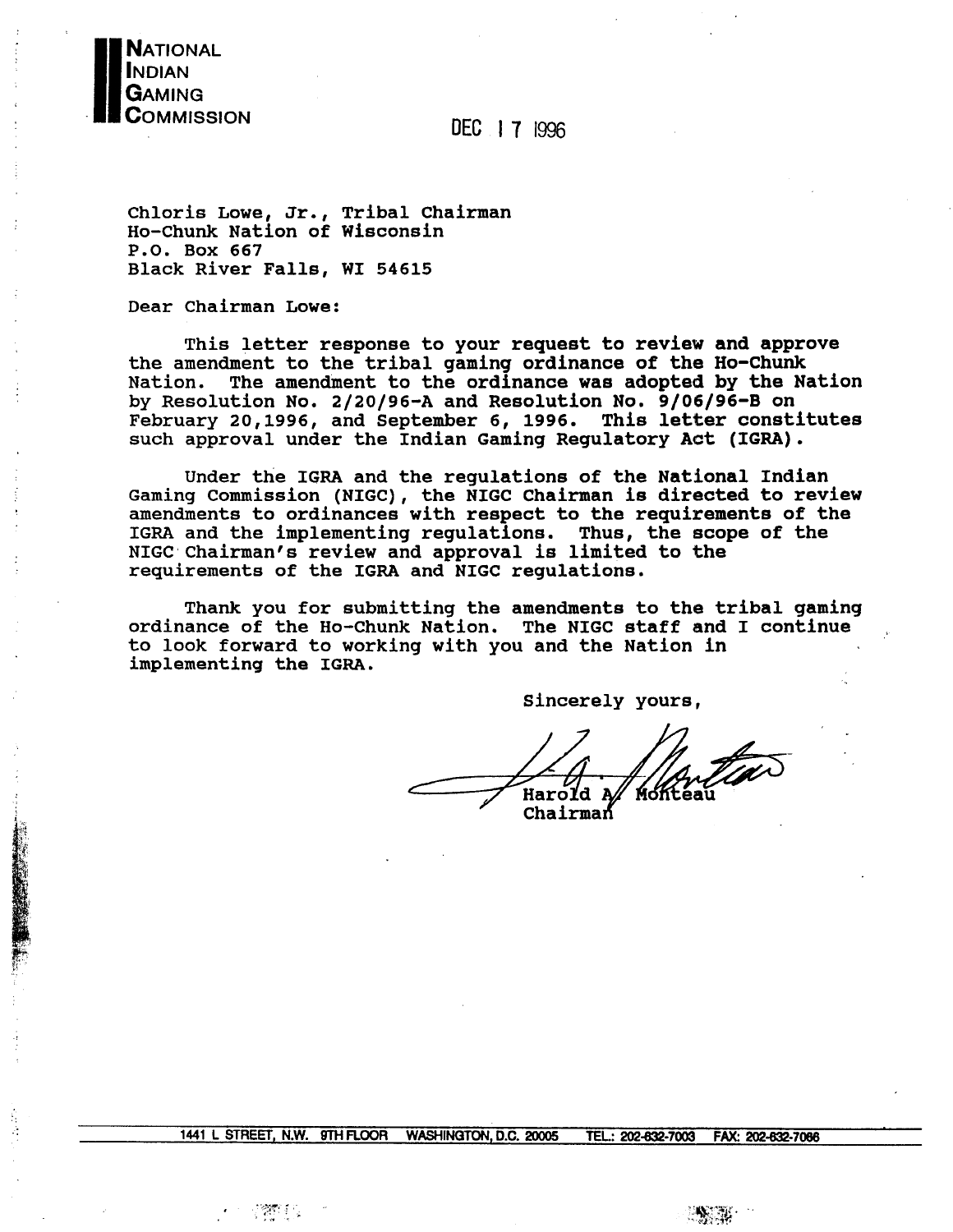

# **HO-CHUNK NATION LEGISLATURE**

*Governing Body of the Ho-Chunk Nation* 

## **HO-CHUNK NATION LEGISLATURE RESOLUTION NO. 09/06/96-A**

# **AMENDMENT TO THE HO-CHUNK NATION AMENDED AND RESTATED GAMING ORDINANCE**

- **WHEREAS,** On November 1, 1994, the Secretary of the Interior approved a new Constitution for the Ho-Chunk Nation, formerly known as the Wisconsin Winnebago Business Committee; and
- **WHEREAS,** the Legislature of the Ho-Chunk Nation is the duly constituted governing body of the Ho-Chunk Nation, organized and established pursuant to the Indian Reorganization Act of 1934, and given certain powers pursuant to the Constitution of the Ho-Chunk Nation; and
- **WHEREAS,** Article V, Section 2(a) and (x) grants power to the Legislature to make laws, including codes, ordinances, resolutions and statutes and to enact any other laws, ordinances, resolutions, and statutes necessary to exercise its legislative power delegated by the General Council pursuant to Article 111, and
- **WHEREAS, the Ho-Chunk Nation, pursuant to Article III of the Constitution of the Ho-Chunk** Nation has adopted the Ho-Chunk Nation Amended and Restated Gaming Ordinance ("Ordinance"); and
- **WHEREAS,** there is a need to revise and update said Ordinance. Now, therefore be it resolved that the Ordinance amended on 2/20/96 is hereby revised to reflect the following changes:

CHAPTER 9. POWERS AND DUTIES OF THE HO-CHUNK EXECUTIVE BRANCH

Sec. 901. The Executive Branch of the Ho-Chunk Nation shall have primary responsibility for managing the business affairs of the Nation's Gaming Operations. In addition to other activities specifically assigned to the Executive Branch in this Ordinance, the Executive Branch and its officers and designated agents shall have the following powers and duties.

> (a) The Executive or its designated agents shall be responsible for making any decisions called for on behalf of the Nation for the Gaming Operations subject to the Legislature's constitutional authority to review such actions.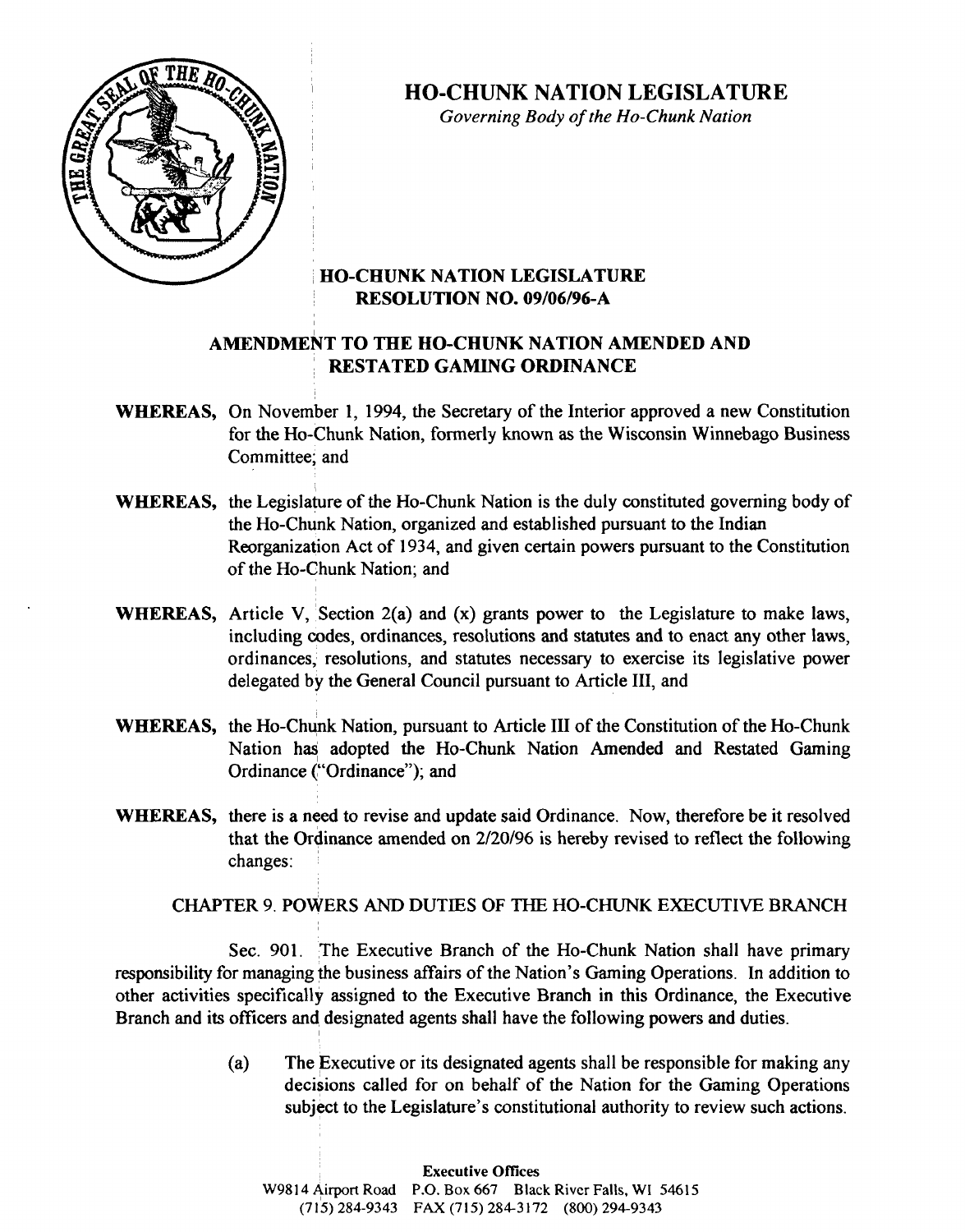(d) The; President, Treasure, and the Executive Director of the Business Department shall perform such activities as are delegated by this Ordinance.

Now, therefore be it

**RESOLVED** that the above amendments are to become effective immediately upon adoption of this Resolution.

### **B CERTIFICATION**

I, the undersigned, as Secretary of the Ho-Chunk Nation, hereby certify that the Legislature of the Ho-Chunk Nation, composed of 11 members, of whom 9 constituting a quorum were present at a meeting duly called and convened this 6th day of September, 1996, and that the foregoing resolution was duly adopted at said meeting by an affirmative vote of 9 members, 0 opposed, and 0 abstaining.

and that said resolution **has** not been rescinded or amended in any way. ., \$. % **1.**  and that said resolution has not been rescinded<br>
Vicki L. Shisler, Legislative Secretary

eptember 6, 1996